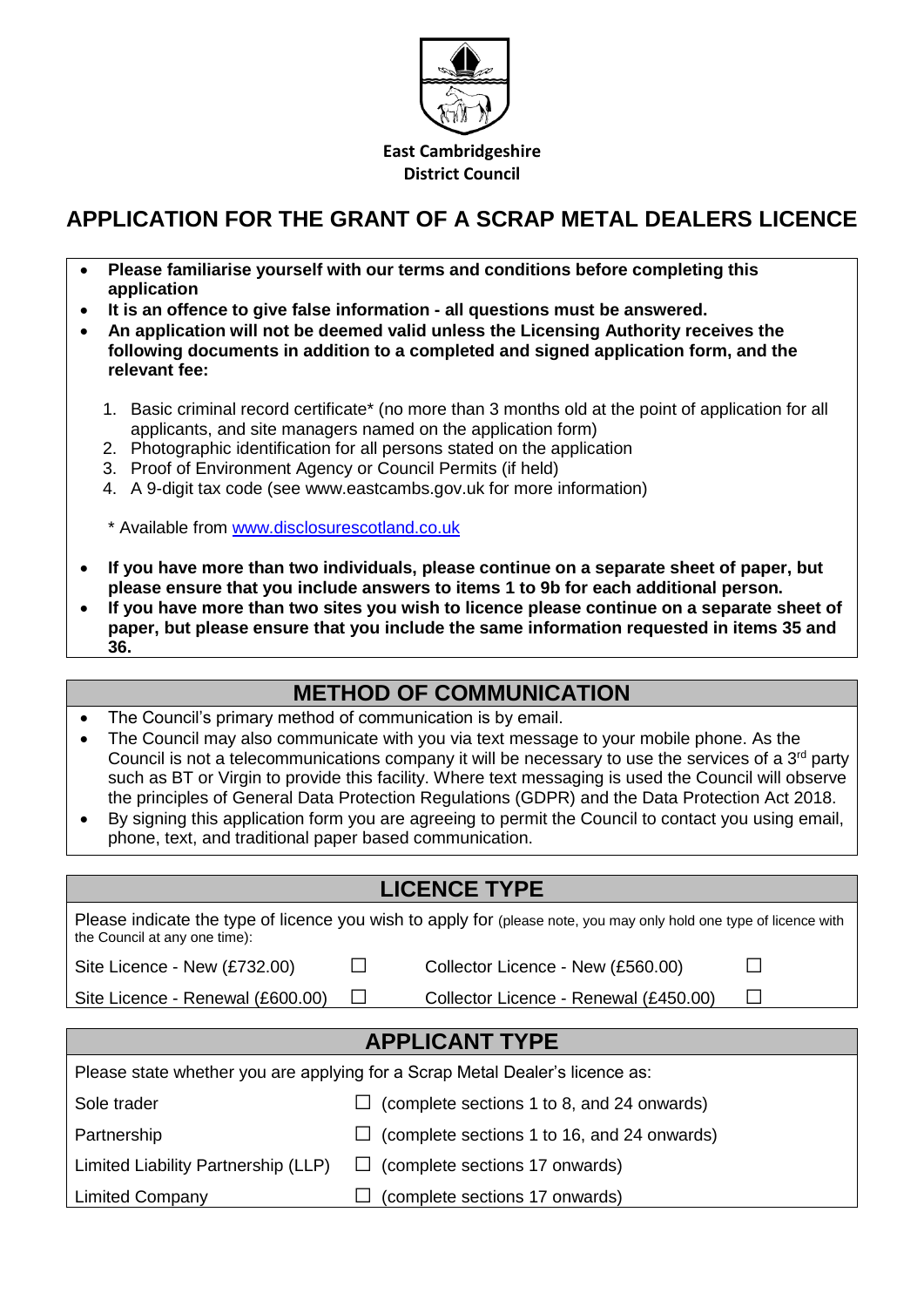| <b>MOTOR SALVAGE</b>                                                                                  |
|-------------------------------------------------------------------------------------------------------|
| Will your business consist of acting as a motor salvage operator? This is defined as a business that: |
| Wholly or in part recovers salvageable parts from motor vehicles for re-use or re-sale, and then      |

- sells the rest of the vehicle for scrap; • Wholly or mainly involves buying written-off vehicles and then repairing and selling them off; and
- Wholly or mainly buys or sells motor vehicles for the purpose of salvaging parts from them or repairing them and selling them off.

Yes □ No □

| 1 <sup>st</sup> APPLICANT DETAILS                      |                                           |  |  |  |
|--------------------------------------------------------|-------------------------------------------|--|--|--|
| 1. Surname:                                            | 2. Forename(s)                            |  |  |  |
| 3. Current registered address:                         |                                           |  |  |  |
| Postcode:                                              |                                           |  |  |  |
| 4. Date of birth:                                      | 5. Telephone:                             |  |  |  |
| 6. Mobile:                                             | 7. Email:                                 |  |  |  |
| 8(a). Are you permitted to work in the UK?: Yes        | No<br>$\mathbf{I}$<br>$\Box$              |  |  |  |
| 8(b). Are there any restrictions?: Yes<br>No<br>$\Box$ | $\Box$ (If yes, please detail them below) |  |  |  |
|                                                        |                                           |  |  |  |
|                                                        |                                           |  |  |  |

| 2nd APPLICANT DETAILS                                                                                                                                                       |                 |  |  |
|-----------------------------------------------------------------------------------------------------------------------------------------------------------------------------|-----------------|--|--|
| 9. Surname:                                                                                                                                                                 | 10. Forename(s) |  |  |
| 11. Current registered address:                                                                                                                                             |                 |  |  |
| Postcode:                                                                                                                                                                   |                 |  |  |
| 12. Date of birth:                                                                                                                                                          | 13. Telephone:  |  |  |
| 14. Mobile:                                                                                                                                                                 | 15. Email:      |  |  |
| 16(a). Are you permitted to work in the UK?: Yes<br>No<br>$\mathbf{L}$<br>16(b). Are there any restrictions?: Yes $\Box$ No<br>(If yes, please detail them below)<br>$\Box$ |                 |  |  |
|                                                                                                                                                                             |                 |  |  |

### **LIMITED COMPANY OR LIMITED LIABILITY PARTNERSHIP DETAILS**

17. Ltd Company/LLP name:

18. Current registered address of Ltd Company/LLP:

Postcode:

19. Ltd Company/LLP registration number: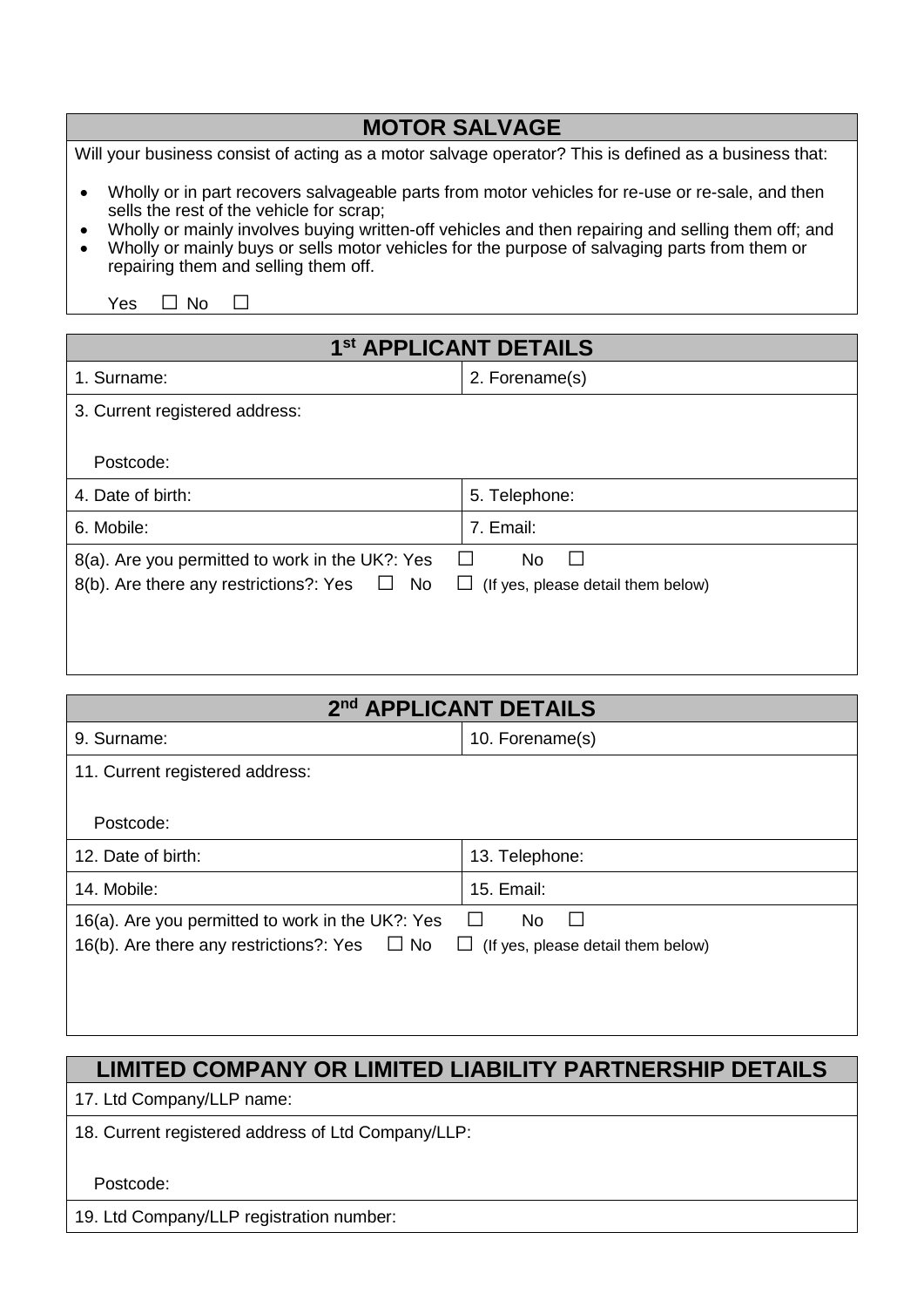| 20. Mobile:                                    |          | 21. Telephone:                                                                                               |
|------------------------------------------------|----------|--------------------------------------------------------------------------------------------------------------|
| 22. Email:                                     |          |                                                                                                              |
| 23. Director/ Partner/Company Secretary names: |          | (please indicate all persons registered with Companies House, in the order you would like us to contact you) |
| Name:                                          | Address: |                                                                                                              |
| Name:                                          | Address: |                                                                                                              |
| Name:                                          | Address: |                                                                                                              |
| Name:                                          | Address: |                                                                                                              |

#### **TAX CHECK**

#### **(for all applications submitted on or after 4 April 2022)**

24. All persons named on this application form (except site managers) will need to complete a tax check if they:

- are renewing a scrap metal dealers licence, and/or
- have held a scrap metal dealer licence previously, which ceased being valid less than a year ago, and/or
- already hold a scrap metal dealer licence with another licensing authority

Where the applicant is a Limited Company or Limited Liability Partnership, a representative of the company will need to provide a corporation tax check code. In such cases only one check code needs to be provided. To carry out a tax check, visit the scrap metal dealers page at [www.eastcambs.gov.uk](http://www.eastcambs.gov.uk/) and click on the link, or enter "scrap metal dealer tax check" into any internet search engine.

| Name:       |  |  |  |  |  |
|-------------|--|--|--|--|--|
| Check code: |  |  |  |  |  |
| Name:       |  |  |  |  |  |
| Check code: |  |  |  |  |  |
| Name:       |  |  |  |  |  |
| Check code: |  |  |  |  |  |
| Name:       |  |  |  |  |  |
| Check code: |  |  |  |  |  |

25. If the above statements **do not** apply to any person named on this application, they must read the following statement and tick the box.

I hereby declare that the above points do not apply to me, and I further declare that I am aware of my need to register for tax purposes, and I will do so upon grant of any licence issued to me as a result of submitting this application form.

| Name:<br>Tick here to confirm your acceptance of the above statement: $\square$ |        |
|---------------------------------------------------------------------------------|--------|
| Name:<br>Tick here to confirm your acceptance of the above statement:           | $\pm$  |
| Name:<br>Tick here to confirm your acceptance of the above statement:           | $\Box$ |
| Name:<br>Tick here to confirm your acceptance of the above statement: $\square$ |        |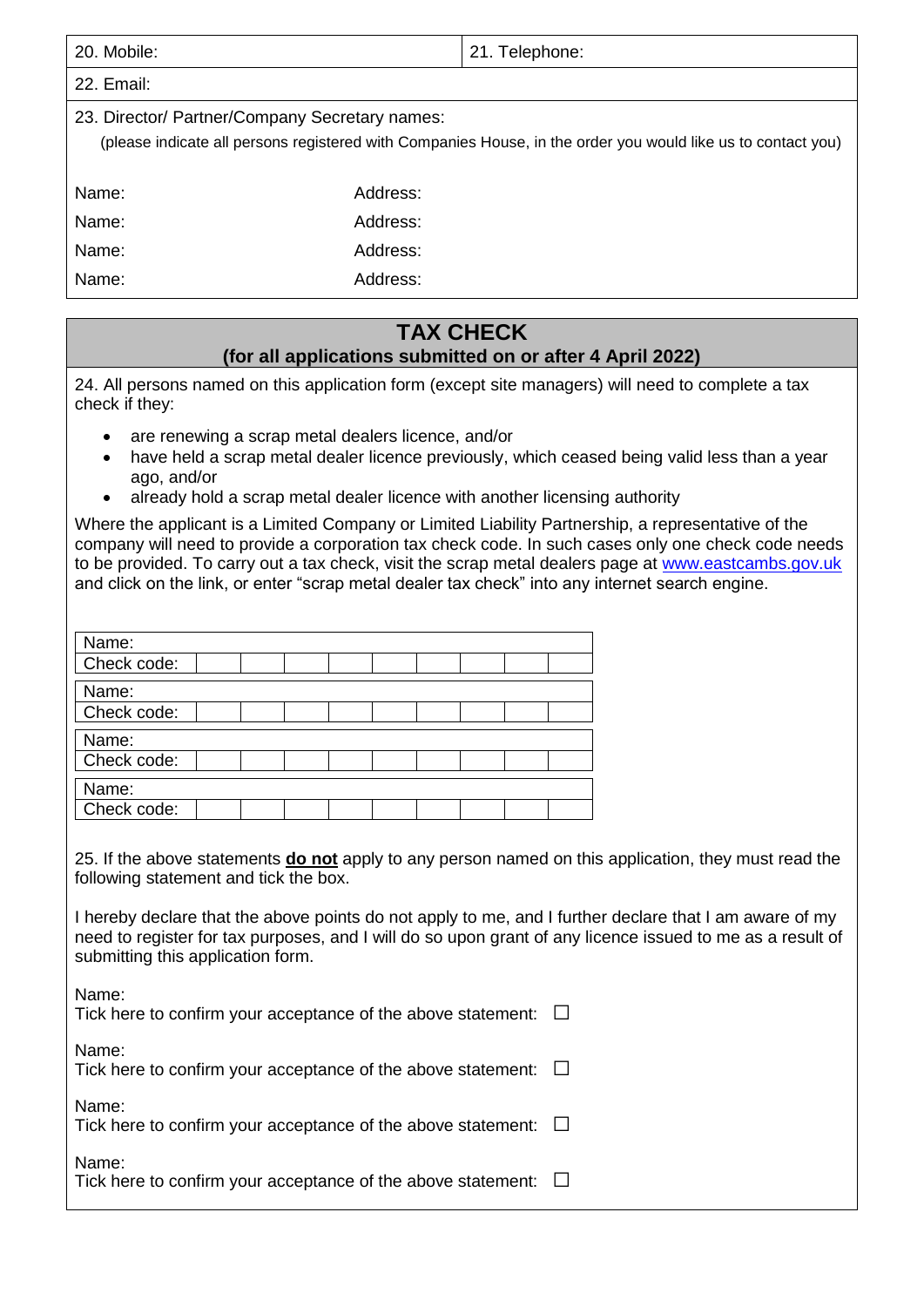## **TRADING NAME**

26. Please state your trading name:

| <b>PERMITS, REGISTRATIONS and LICENCES</b>                                                                                                                                                                                           |                                                                                                                                                                                                                                                      |                     |                   |                         |  |
|--------------------------------------------------------------------------------------------------------------------------------------------------------------------------------------------------------------------------------------|------------------------------------------------------------------------------------------------------------------------------------------------------------------------------------------------------------------------------------------------------|---------------------|-------------------|-------------------------|--|
| 27. Please provide details of any relevant environmental permit, exemption or registration in<br>relation to the applicant(s) including waste carrier permits:                                                                       |                                                                                                                                                                                                                                                      |                     |                   |                         |  |
| Type:                                                                                                                                                                                                                                | Identifying number:                                                                                                                                                                                                                                  |                     |                   | Date of issue:          |  |
| Type:                                                                                                                                                                                                                                |                                                                                                                                                                                                                                                      | Identifying number: |                   | Date of issue:          |  |
|                                                                                                                                                                                                                                      | Continue on a separate sheet if necessary                                                                                                                                                                                                            |                     |                   |                         |  |
|                                                                                                                                                                                                                                      | 28. Please provide details, including licence number, of any other scrap metal licence, or<br>motor salvage operator licences issued by any authority to the applicant(s) within the<br>last 3 years (please use a continuation sheet if necessary): |                     |                   |                         |  |
| Type:                                                                                                                                                                                                                                | Identifying number:                                                                                                                                                                                                                                  | Date of issue:      |                   | <b>Issuing Council:</b> |  |
| Type:                                                                                                                                                                                                                                | Identifying number:                                                                                                                                                                                                                                  | Date of issue:      |                   | <b>Issuing Council</b>  |  |
|                                                                                                                                                                                                                                      | Continue on a separate sheet if necessary                                                                                                                                                                                                            |                     |                   |                         |  |
| <b>BANK ACCOUNT DETAILS</b><br>Please provide details of the bank account(s) that will be used to make payment<br>to suppliers, in accordance with s12 of the Scrap Metal Dealers Act 2013<br>29. Account name:<br>30. Account name: |                                                                                                                                                                                                                                                      |                     |                   |                         |  |
|                                                                                                                                                                                                                                      |                                                                                                                                                                                                                                                      |                     |                   |                         |  |
| Sort code:                                                                                                                                                                                                                           |                                                                                                                                                                                                                                                      |                     | Sort code:        |                         |  |
| Account number:                                                                                                                                                                                                                      |                                                                                                                                                                                                                                                      |                     | Account number:   |                         |  |
| 31. Account name:                                                                                                                                                                                                                    |                                                                                                                                                                                                                                                      |                     | 32. Account name: |                         |  |
| Sort code:                                                                                                                                                                                                                           |                                                                                                                                                                                                                                                      |                     | Sort code:        |                         |  |
| Account number:                                                                                                                                                                                                                      |                                                                                                                                                                                                                                                      |                     | Account number:   |                         |  |

# **CORRESPONDENCE ADDRESS**

33. Please state where you wish your correspondence to be sent:

Email: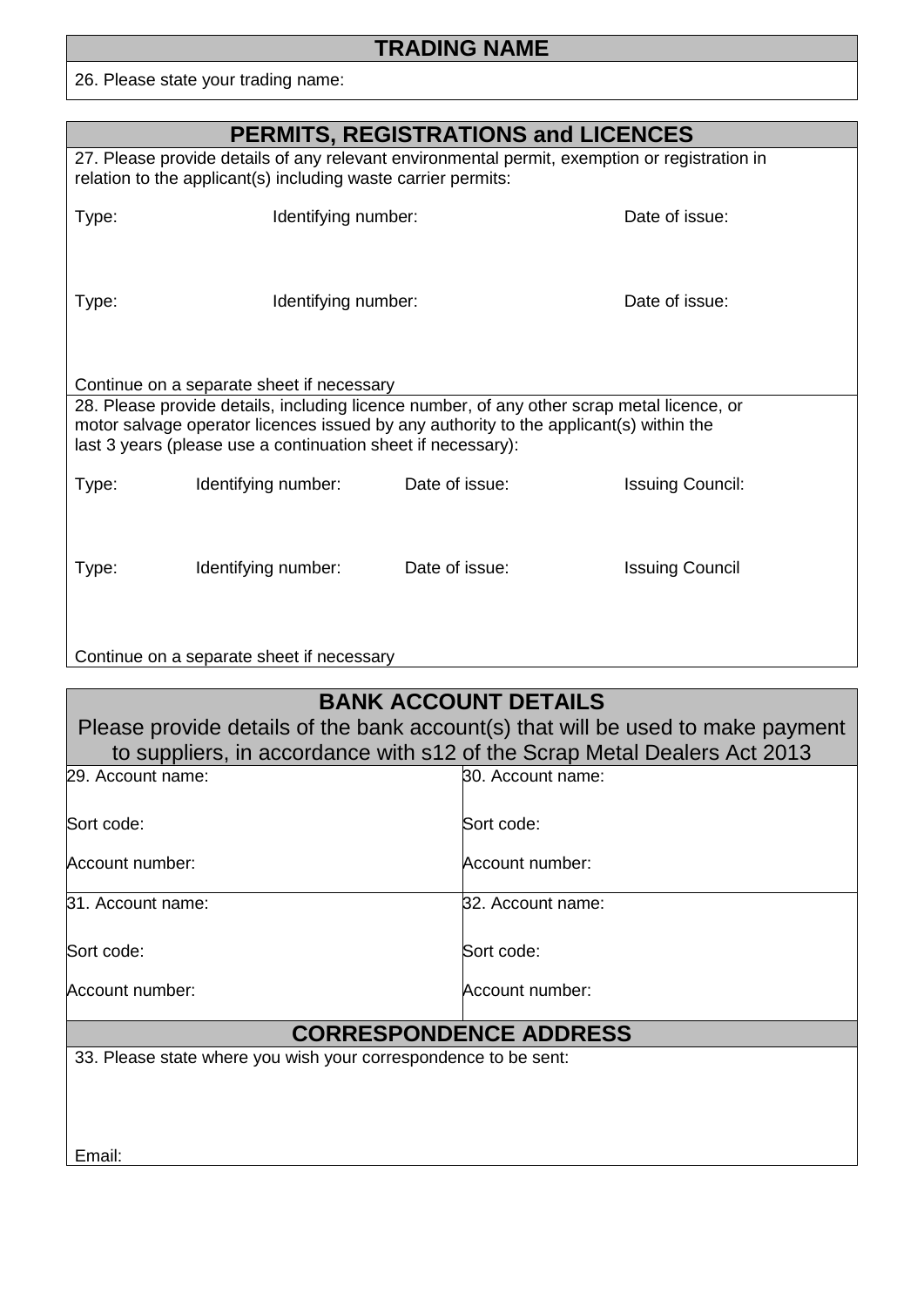| <b>PENDING PROSECUTIONS</b>                                                                                                                                                                                             |                       |         |       |  |
|-------------------------------------------------------------------------------------------------------------------------------------------------------------------------------------------------------------------------|-----------------------|---------|-------|--|
| 34. Have any of the applicants or site managers listed have any foreign or domestic prosecutions<br>pending against them?: Yes $\square$ No<br>(If yes, please give details and continue on a separate sheet if needed) |                       |         |       |  |
| Name of Applicant                                                                                                                                                                                                       | Date of Court hearing | Offence | Court |  |
|                                                                                                                                                                                                                         |                       |         |       |  |
|                                                                                                                                                                                                                         |                       |         |       |  |
|                                                                                                                                                                                                                         |                       |         |       |  |
|                                                                                                                                                                                                                         |                       |         |       |  |

#### **CRIMINAL CONVICTIONS, CAUTIONS, and/or WARNINGS**

35. Have any of the applicants or site managers been convicted of any foreign or domestic offences, or received any Police cautions, or warnings?: Yes  $\Box$  No  $\Box$  (If yes, please give details and continue on a separate sheet if needed)

#### **NB: Please note convictions considered "spent" under the Rehabilitations of Offenders Act 1974 do not need to be declared**

| Name of Applicant | Offence | Date of Conviction | Sentence |
|-------------------|---------|--------------------|----------|
|                   |         |                    |          |
|                   |         |                    |          |
|                   |         |                    |          |
|                   |         |                    |          |

| <b>RELEVANT ENFORCEMENT ACTION</b>                                                                                                                                                                                           |
|------------------------------------------------------------------------------------------------------------------------------------------------------------------------------------------------------------------------------|
| 36. Have any of the applicants detailed been the subject of previous enforcement action<br>relevant to scrap metal dealing: Yes $\Box$ No $\Box$ (If yes, please give details and continue on a<br>separate sheet if needed) |

#### **SITE LICENCE APPLICANTS ONLY TO COMPLETE**

Please list the details for each site where you propose to carry on business as a scrap metal dealer in the East Cambridgeshire District Council area.

| 37. Full address: | 38. Full name of site manager:  |
|-------------------|---------------------------------|
| Postcode:         | Previous names (if applicable): |
| Phone number:     | Full address:                   |
| Email:            |                                 |
| Website address:  | Postcode:                       |
|                   | Date of birth:                  |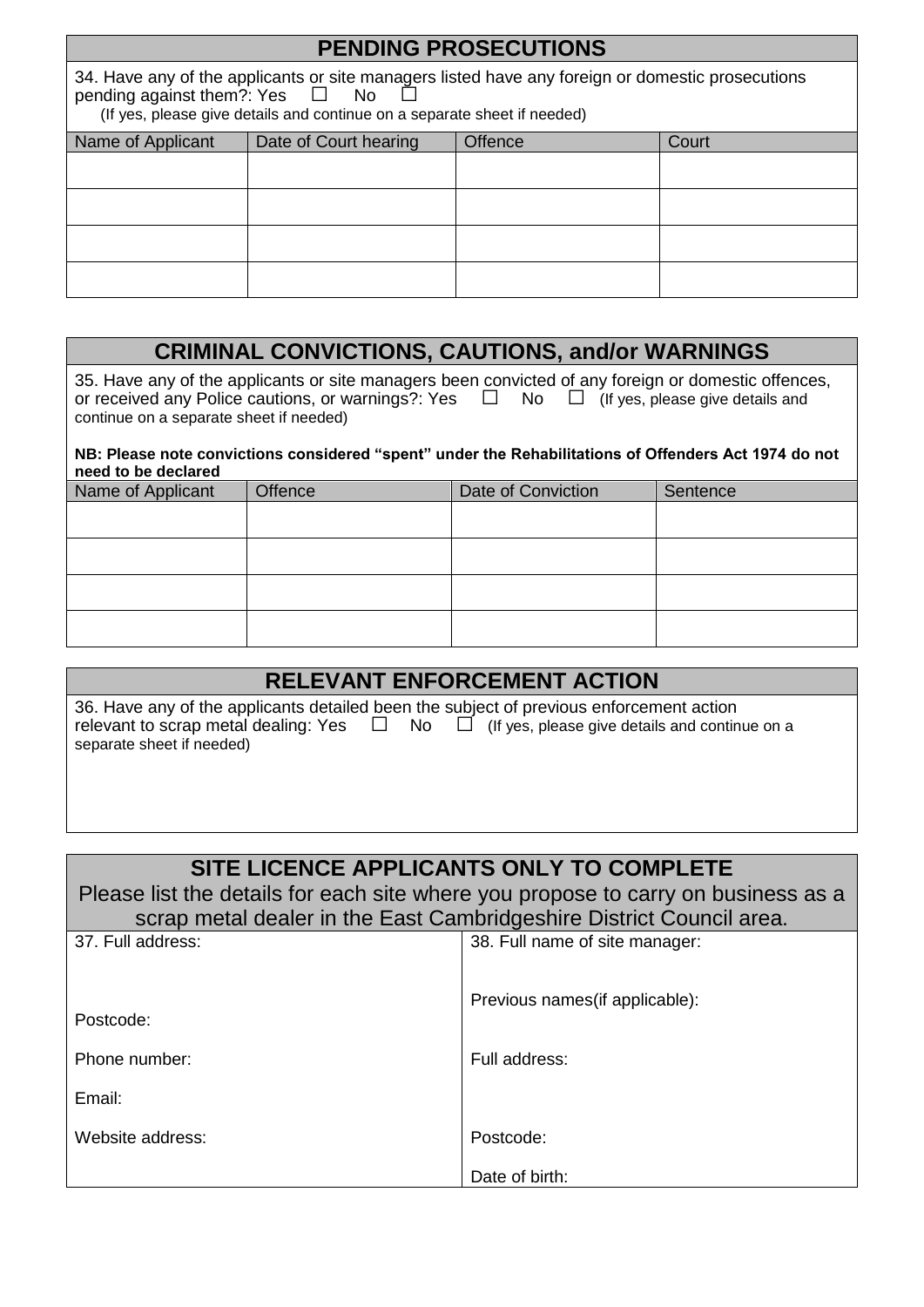| 39. Full address:                                                                                                                                       | 40. Full name of site manager:  |  |
|---------------------------------------------------------------------------------------------------------------------------------------------------------|---------------------------------|--|
| Postcode:                                                                                                                                               | Previous names (if applicable): |  |
| Phone number:                                                                                                                                           | Full address:                   |  |
| Email:                                                                                                                                                  |                                 |  |
| Website address:                                                                                                                                        | Postcode:                       |  |
|                                                                                                                                                         | Date of birth:                  |  |
| If your site(s) were established after 1990, then you are required to have planning permission from                                                     |                                 |  |
| the council. You need to tell us if this is the case, and it will be checked with the council planning<br>department. (New applications only) Yes<br>No |                                 |  |

### **COLLECTOR LICENCE APPLICANTS ONLY TO COMPLETE**

41. Where will scrap metal that has been purchase be stored before further disposal?

Address:

Postcode:

Will not be stored □

#### **SUPPORTING DOCUMENTS CHECKLIST** 1. Basic DBS (criminal records) certificate  $\begin{bmatrix} \vert & \vert & \vert \end{bmatrix}$  Enclosed:  $\Box$  To follow:  $\Box$ 2. Photo ID **Enclosed:** □ To follow: □ 3. Proof of Environment Agency Permits  $\parallel$  Enclosed:  $\Box$  To follow:  $\Box$  N/A:

#### **GDPR AND THE DATA PROTECTION ACT 2018**

In line with the General Data Protection Regulation (GDPR) and the Data Protection Act 2018, East Cambridgeshire District Council is fully committed to protect the privacy of our constituents, staff and members. We ensure the safe processing of personal data through strict guidelines for collection, storage and retention of information. Where appropriate, data sharing protocols are entered into and robust security measures are in place. The council maintains its Public Services Network (PSN) compliance, demonstrating its on-going commitment to supporting best practice in the maintenance and handling of data.

For further information contact: The Data Protection Officer, The Grange, Nutholt Lane, Ely, Cambs., CB7 4EE (email: [dataprotection@eastcambs.gov.uk\)](mailto:dataprotection@eastcambs.gov.uk)

The Licensing Authority maintains a data retention and sharing policy in accordance with GDPR rules, which explains how your information could be used by the Licensing Authority. Further details are available on the Council's website [www.eastcambs.gov.uk.](http://www.eastcambs.gov.uk/)

#### **DECLARATION**

#### **Fraud Act 2006**

I hereby declare that I fully understand, have read and checked the details and questions on this application form and the foregoing statements are true. I understand that it is a criminal offence if I or anyone else gives false information, or makes a false representation, or fails to disclose information in order to obtain a scrap metal dealers licence. I am fully aware that the provision of a false statement, or information in order to obtain a licence is an offence under the above Act which may result in the refusal of this licence application and any subsequent licence applications for a period of one to three